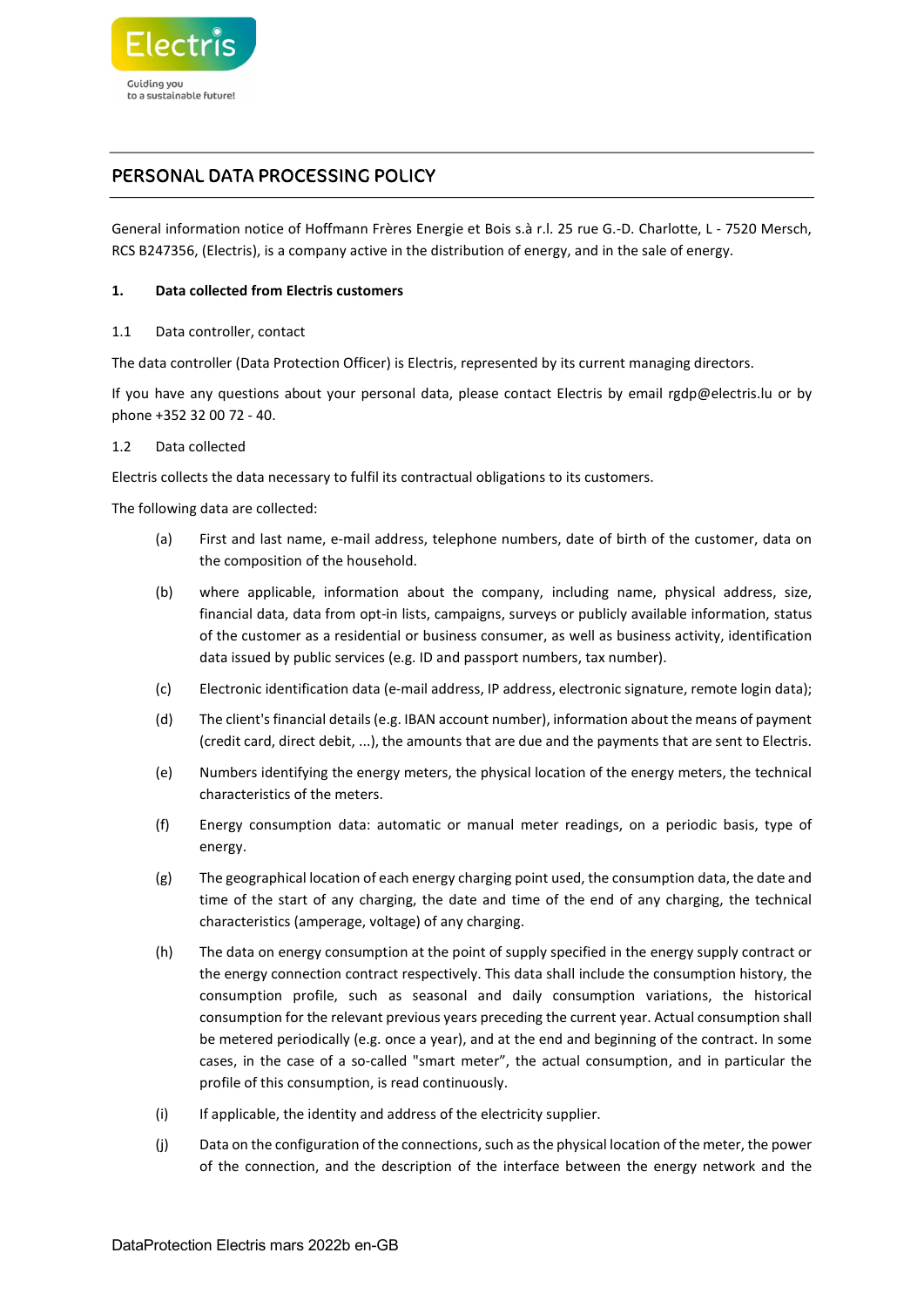

customer's wiring/piping. This includes the type and brand of the meter, its serial number, date of installation, exact location of its installation in the customer's home.

# 2. Data collection / origin

### 2.1 In general

In general the data is generated by Electris, or provided by the Customer himself, as well as by the suppliers and operators of the networks in which the Customer uses charging services (if the customer has subscribed to such charging services). They may be enriched by databases made available by official authorities (e.g. the trade and company register), or by databases made publicly available by third parties. In some cases, Electris obtains personal data from other electricity suppliers, who act on behalf of the customer.

There may also be occasions where Electris collects information about non-customers where this is strictly necessary. This may be the case where contact details are provided by the customer themselves, for example, a member of the customer's family; an heir or successor of the customer, an agent of the customer, a landlord, a debtor (e.g. in the event of bankruptcy), a shareholder, a representative of a legal entity.

## 2.2

Data are collected through different channels:

- (a) At the start of business, through telephone and email/mail exchanges with Electris sales representatives.
- (b) On the Internet, from the dedicated customer area, (e.g. the energy consumption monitoring area).
- (c) By providing application forms and online applications.
- (d) Through mobile applications developed by Electris.
- (e) By e-mails and letters that are returned by the customer following surveys (e.g. satisfaction surveys) offered by Electris.
- (f) By browsing Electris' websites, through cookies, web beacons and other similar technologies.

### 2.3

Data is also collected from third parties, in particular from network operators responsible for carrying out energy transmission and distribution activities.

Electris collects consumption data from the operators of the electricity terminals.

# $2.4$

If the customer has consented, Electris may collect personal data from joint holders of contracts entered by the customer, third parties who have a mandate to enter a contract or service in the name of the customer and on behalf of the customer.

If the customer has consented, Electris may also collect personal data from its private and commercial partners.

# 3. Purposes of the processing

3.1

Electris collects this information in order to manage its accounts, fulfil its contractual obligations, manage the electricity network and assess the risks inherent in its business.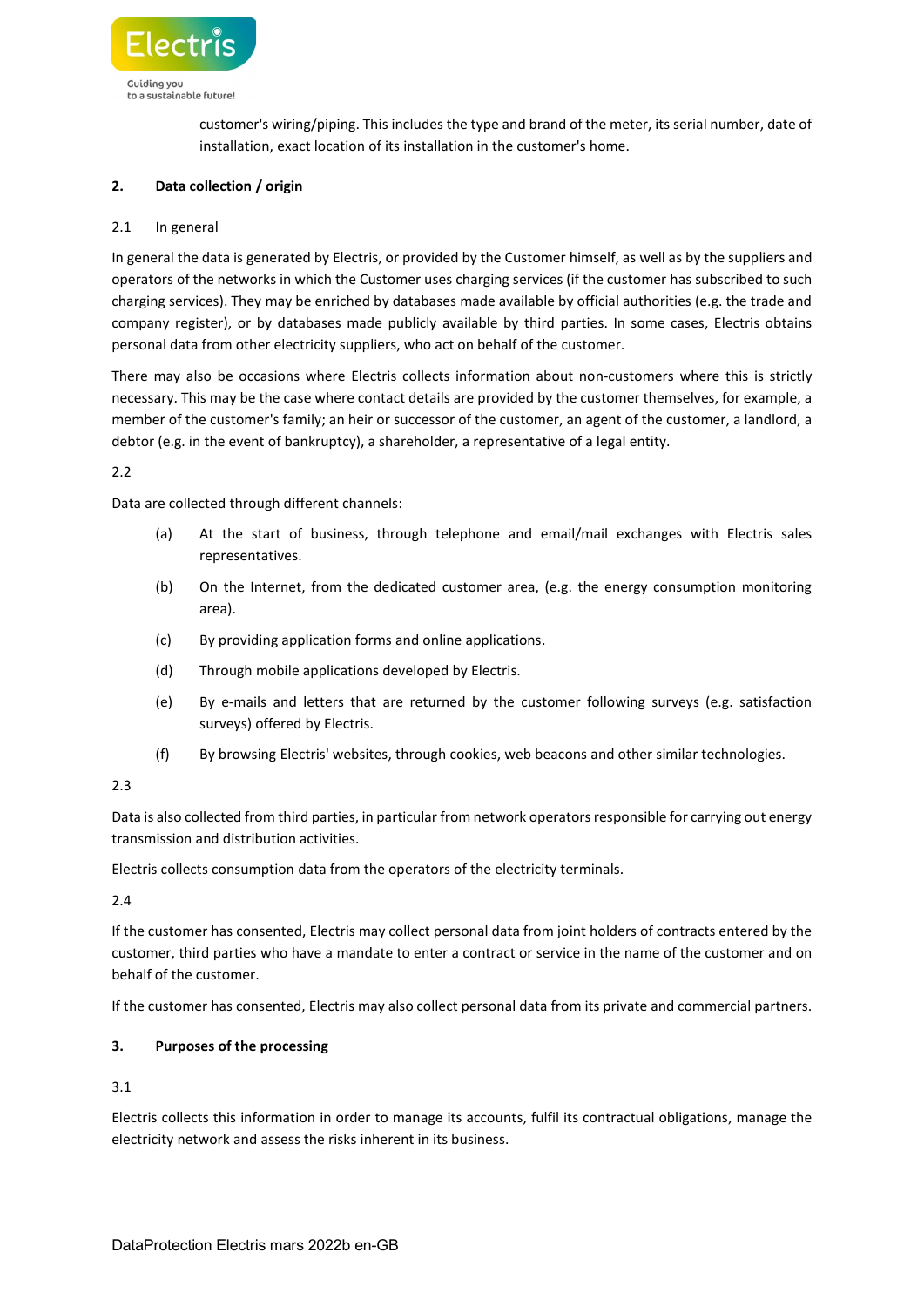

The main task is to supply, respectively transport and distribute energy, as well as to charge electricity at charging points, but it may also include ancillary tasks, such as the implementation of identification and security measures to prevent abuse and fraud, the definition of counterparty risk (credit risk), the monitoring of the quality of services (recording of telephone calls, discussions, e-mails), providing information to the customer, answering his requests, and keeping evidence of transactions.

3.2

Data is also collected to communicate to the customer, according to the customer's preferences, information related to their contracts and the management of these, or information related to the latest news from Electris (newsletters, information on new offers, etc.), to monitor the quality of the services provided by Electris, to process requests and complaints.

3.3

The data is also collected for the purpose of debt collection, collection of sums due, follow-up of payment.

Financial data are also collected in order to offer the customer comfortable payment methods (e.g. "SEPA" direct debits)

3.4

Electris may collect data relating to individuals for the purpose of entering a business relationship, for commercial prospecting, in compliance with applicable regulations.

Electris also collects data to maintain a good knowledge of customers, to collect customer satisfaction and expectations, to define new goods and services.

3.5

Electris also collects this information to comply with its legal obligations, for example, to respond to official requests from public, administrative or judicial authorities insofar as they are authorised by law.

# 4. Data transfer

### 4.1 Business secrecy

Business secrecy prevents Electris from disclosing any data or information of the Client to third parties except as provided by law.

### 4.2 Sale, marketing of data

Electris does not sell or market personal identification data of its customers to third parties. Electris does not sell financial identification data to third parties.

### 4.3 Transfer to third parties

The data collected is intended for use by Electris' internal departments and its subcontractors (IT service providers, collection service providers, customer relations service providers), and by energy distribution network operators, when it is necessary for the performance of the tasks entrusted to them.

Electris communicates the necessary data to network operators, chargepoint operators and electricity suppliers for the purpose of connection management, distribution network management and management of metering installations.

4.4

Electris may communicate the data to supervisory, financial, fiscal, judicial, administrative, or state agencies, such as the supervisory authority for the electricity sector, the Luxembourg Regulation Institute, and to other operators in the energy sector.